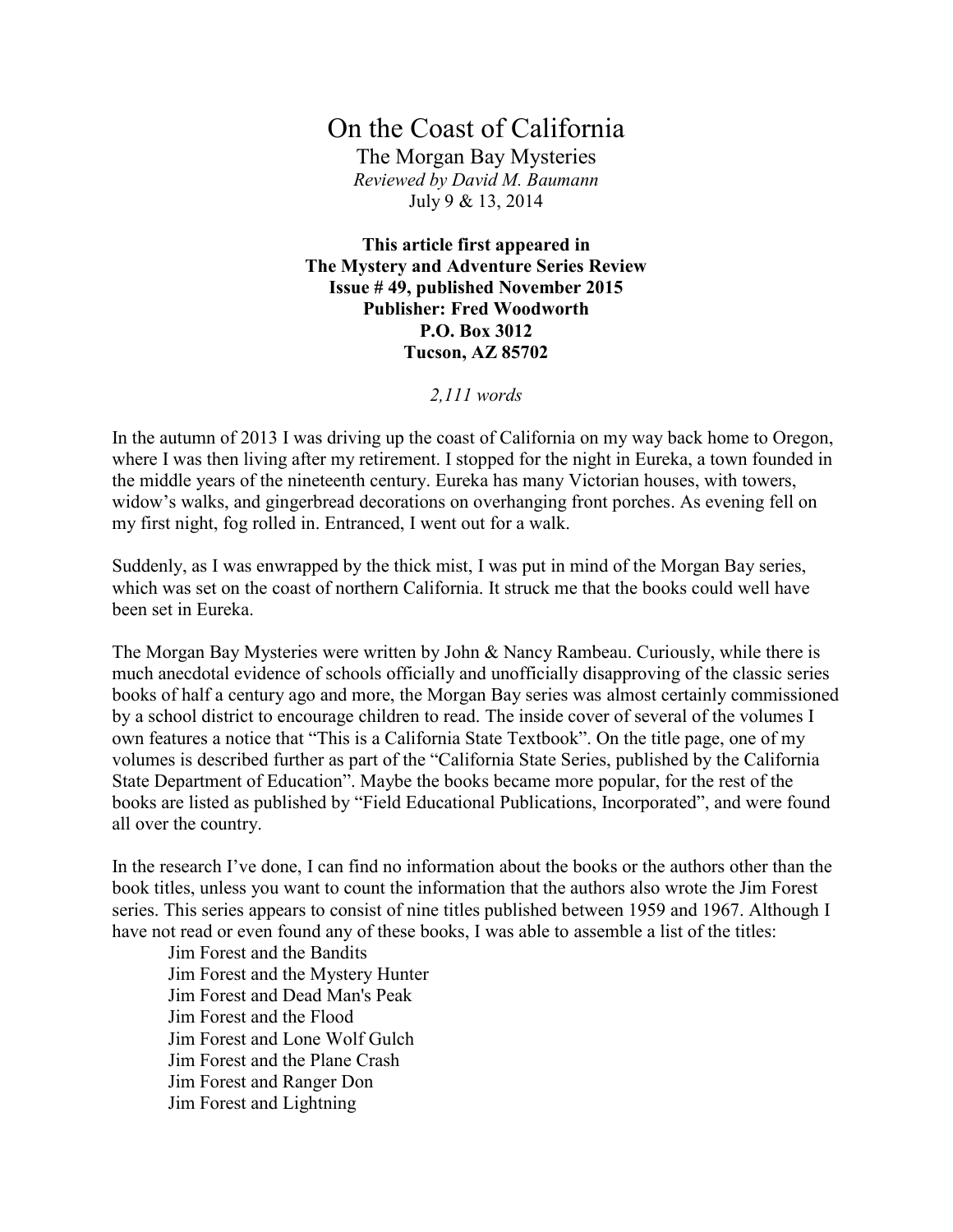Jim Forest and the Trapper

There are eight books in the Morgan Bay mysteries; four were published in 1962, and four in 1965, so they came out right in the middle years of the Jim Forest books. The Jim Forests were also published by the Field Educational Publications.

From this scanty information, my guess is that John and Nancy Rambeau were established but not major authors of children's books, and were commissioned to write both series by the California Department of Education.

All the Morgan Bay books were very inexpensive. They were referred to me back in 2008 by Mark Gibbons of Vermont, to whom I am indebted for several excellent series I would most likely never had heard of otherwise.

The illustrations were done by Joseph Maniscalco, and are a pleasing sepia. The books feature a lot of illustrations, both small line drawings within the text and full page or even two-page illustrations of much greater detail. I couldn't find out much about Joseph Maniscalco any more than I could about the authors, other than that he was both an author and illustrator of many children's books in the same genre as the Morgan Bay mysteries.

Admittedly, these books are aimed at a younger audience than the classic books that are more popular among the readers of the *Review*. Late elementary school, is my guess. The stories are only 70 to 90 pages long. Nonetheless, they were good; had I been a preteen at the time these books came out, I'd have enjoyed them. The plots are pretty original and engaging even if they were not too complex.

Unlike any other series I've ever collected or read about, at the back of each of the Morgan Bay books is a study guide, with questions about details of the story on a chapter by chapter basis. There is also a word list for building vocabulary.

These are the titles of the eight books:

The Mystery of Morgan Castle (1962) The Mystery of the Marble Angel (1962) The Mystery of the Midnight Visitor (1962) The Mystery of the Missing Marlin (1962) The Mystery of the Musical Ghost (1965) The Mystery of Monk's Island (1965) The Mystery of the Marauder's Gold (1965) The Mystery of the Myrmidon's Journey (1965)

The protagonist in the mysteries is Gabby Summers. He has an older sister Vinny and an older brother Bill. Bill is the protagonist in a few of the volumes. As a pointer that Morgan Bay is based on real life Eureka, in the first chapter of the first book, *The Mystery of Morgan Castle* (1962), we read that Gabby goes out to apply for a job as a dog sitter, as he walks the story reports, "All along the beach were big, old houses. They had been there for years and years." Then he sees Morgan Castle with "dark empty windows and high, pointed roof."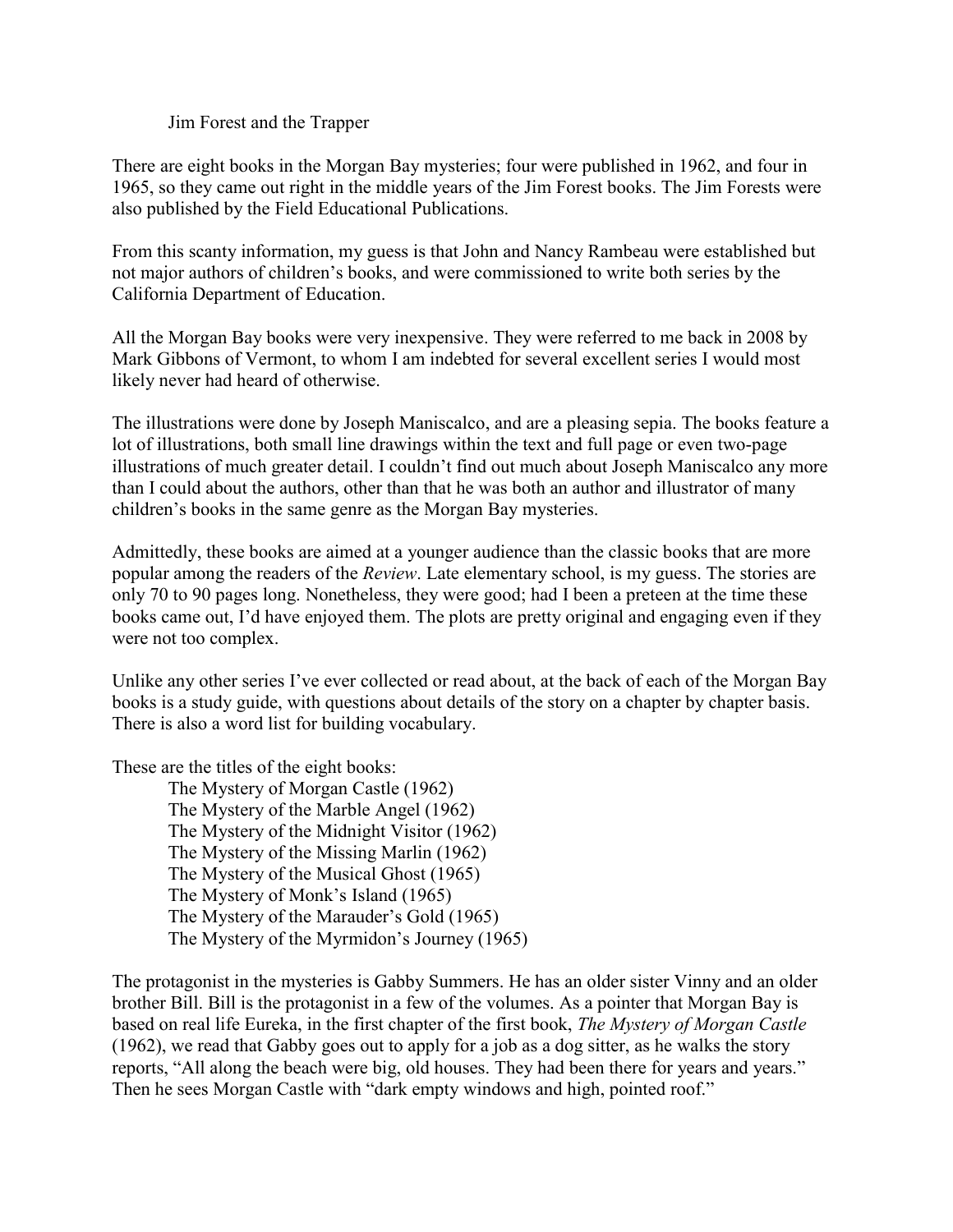Could this mansion be based on the Carson Mansion, build in 1866? Compare the photograph with Maniscalco's drawing. I think I can rest my case. Not only is Morgan Bay based on Eureka, California, but Morgan Castle is based on the Carson Mansion.



In the initial story, Morgan Castle has long been abandoned, but we find that it had been left to an elderly spinster, Miss Lucy Wellington, who was going to marry Ross Morgan, the last of the family. He had died in a car accident and had left the mansion to Miss Wellington. She never took possession of the mansion, however, and lives in the house next door. Gabby is intrigued when he finds out that someone is living in the mansion. When Gabby finds two twenty dollar bills in a paper bag on the grounds of the mansion, he becomes curious enough to investigate.

In *The Mystery of the Marble Angel* (1962), it is apparently summer vacation and very hot. The two brothers and sister are discussing a bank robbery that had taken place in a nearby town. Also, their friend Ham has just purchased a hearse from the local mortuary. Ham wants it because it is a Cadillac, hasn't been driven over 20 mph, and especially because it can be used to carry surfboards to the beach. Problem is, he only has enough money for the down payment and owes the balance, which he doesn't have, in a few days. When it is learned that another man wanted to buy the hearse, and that he was lodging in a rundown motel, Ham and his friends try to find him to negotiate over the hearse. The eponymous marble angel is a damaged grave marker in a local, nearly forgotten cemetery. Because of the angel all the threads of the story are brought together.

In *The Mystery of the Midnight Visitor* (1962), Gabby finds an empty silver box on the beach. Shortly after that, he notices a fire at Morgan Castle. The firemen are able to put it out with only minimal damage to the house, but when Gabby and his friends and Miss Wellington tour the house after the firemen leave, it is obvious that someone has ransacked the house, looking for something. After a search of their own, Miss Wellington assures them that although much has been disturbed, nothing has been taken. But when Gabby produces the silver box he found, Miss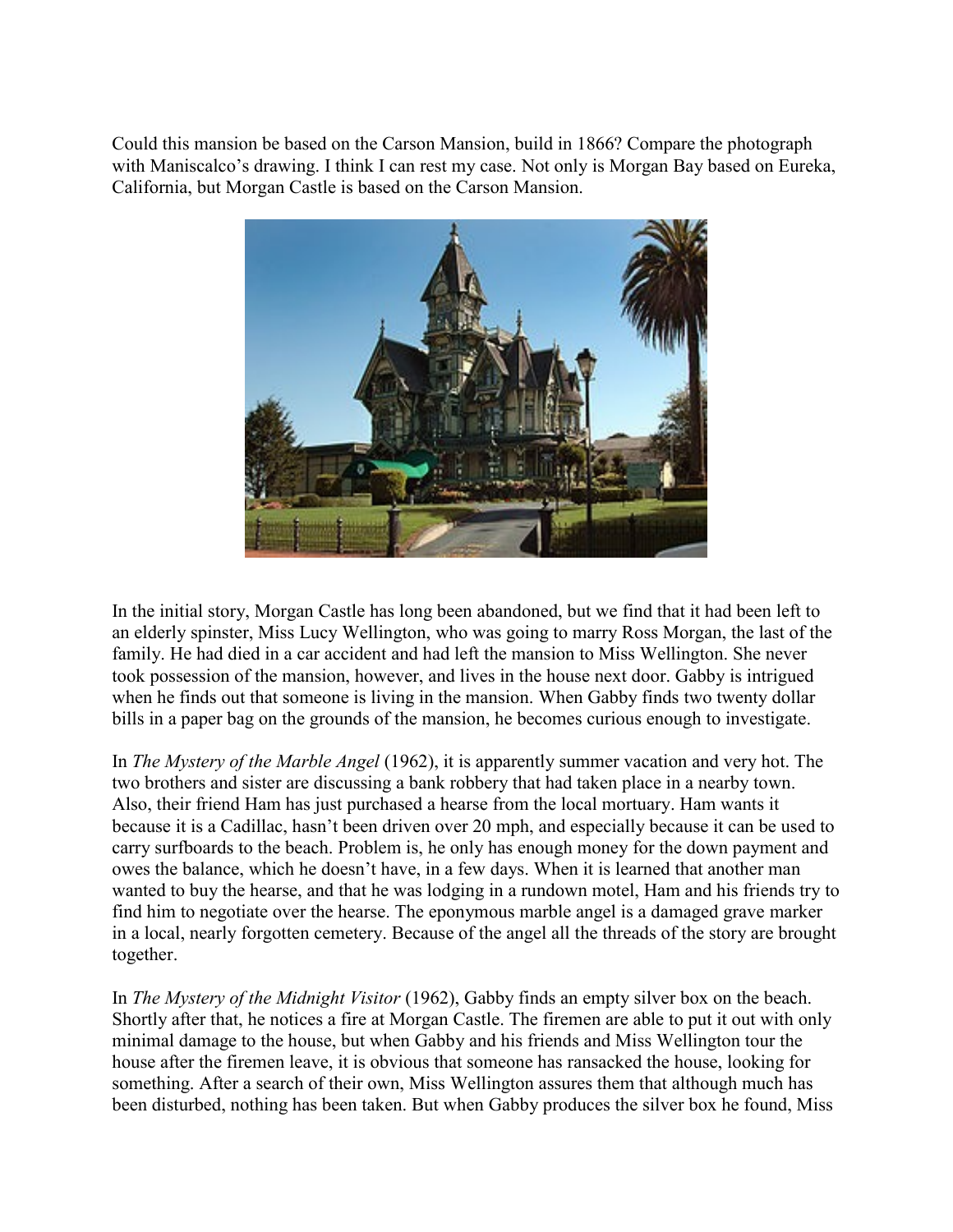Wellington identifies as the late Mrs. Morgan's jewel box. That being the case, who was the midnight visitor? What was he looking for? Did he find it? And just to add to the excitement, people who live near Morgan Castle are urging that it be torn down as an unmaintained firetrap that is bringing down the value of their homes.

*The Mystery of the Missing Marlin* (1962) begins with the words, "For four days and four nights a heavy fog had covered the town of Morgan Bay." The words reminded me of my late-night walk through Eureka. Anyway, the story begins when Gabby is confronted by a smartass named Captain Steele who is piloting a boat called the *Banshee*. He orders people around, and apparently keeps a tight rein on his crew, using threats and blows indiscriminately. Shortly after the *Banshee* ties up to the dock, another boat pulls in, looming out of the thick fog. Both boats had given up on doing any fishing in the fog. Gabby finds out that the man on the *Marlin* is a famous radio singer keeping a low profile, getting away from the crowds by going deep sea fishing. The mystery begins when the *Marlin* is stolen, the singer is left on shore, and Gabby's brother Bill and their friend Ham are missing.

*The Mystery of the Musical Ghost* (1965) begins with a bang. Bill and Ham are surfing, and see Miss Wellington faint on her front porch, just as a man in a dark coat is on hand. They run to help her, and see that she had been reading a letter. The man in the coat picks the letter up and gives it to Bill just as Bill and Ham take Miss Wellington inside. They call the doctor who comes and pronounces that Miss Wellington had merely fainted, and would be fine. After he leaves, Miss Wellington asks about the stranger, who has since left, and whether he had seen the letter. Bill says No. Then Miss Wellington informs Bill and Ham that he is a Nazi hunter, and that she may know where the man whom the Nazi hunter is seeking may be found.

In *The Mystery of Monk's Island* (1965), Gabby meets a boy named Lonnie Martin who lives in the city dump. He trades a broken switchblade for Gabby's slingshot and ball bearings. (You can tell this book was written nearly fifty years ago. As Hal Goodwin wrote about *Rick Brant's Science Projects*, which came out in 1960, a lot of stuff in children's books of that era would never see print today for fear of lawsuits.) Turns out Lonnie is on his own, afraid of the police, and is trying to find an island that had been owned by his father's family. Lonnie is an orphan whose father was shot down in the Korean War. He's run away from foster care to find the island to which he hopes he is the heir.

In *The Mystery of the Marauder's Gold* (1965), Bill and his adult friend Mr. Ballard set out to try to help a local man who's overfriendliness to strangers may have made him easy prey for some unprincipled visitor. The man had been withdrawn for a long time, but then tried to turn over a new leaf. The visitor shows up regularly at the ranch for free food, but disappears whenever there is work to be done. When some diving equipment is found sabotaged, Mr. Ballard becomes more than suspicious. Word of a lost treasure from the days of tall ships in the early years of California adds to the intrigue, and the excitement ratchets up quickly.

The final entry in the Morgan Bay mysteries is *The Mystery of the Myrmidon's Journey* (1965). For a second time, a book begins with fog: "An hour earlier the fog had been a dark wall against the distant sky. But now it had closed around the tiny boat. It rolled across the decks and left them damp and slippery." Bill and Ham are crew members on a boat under their friend Captain